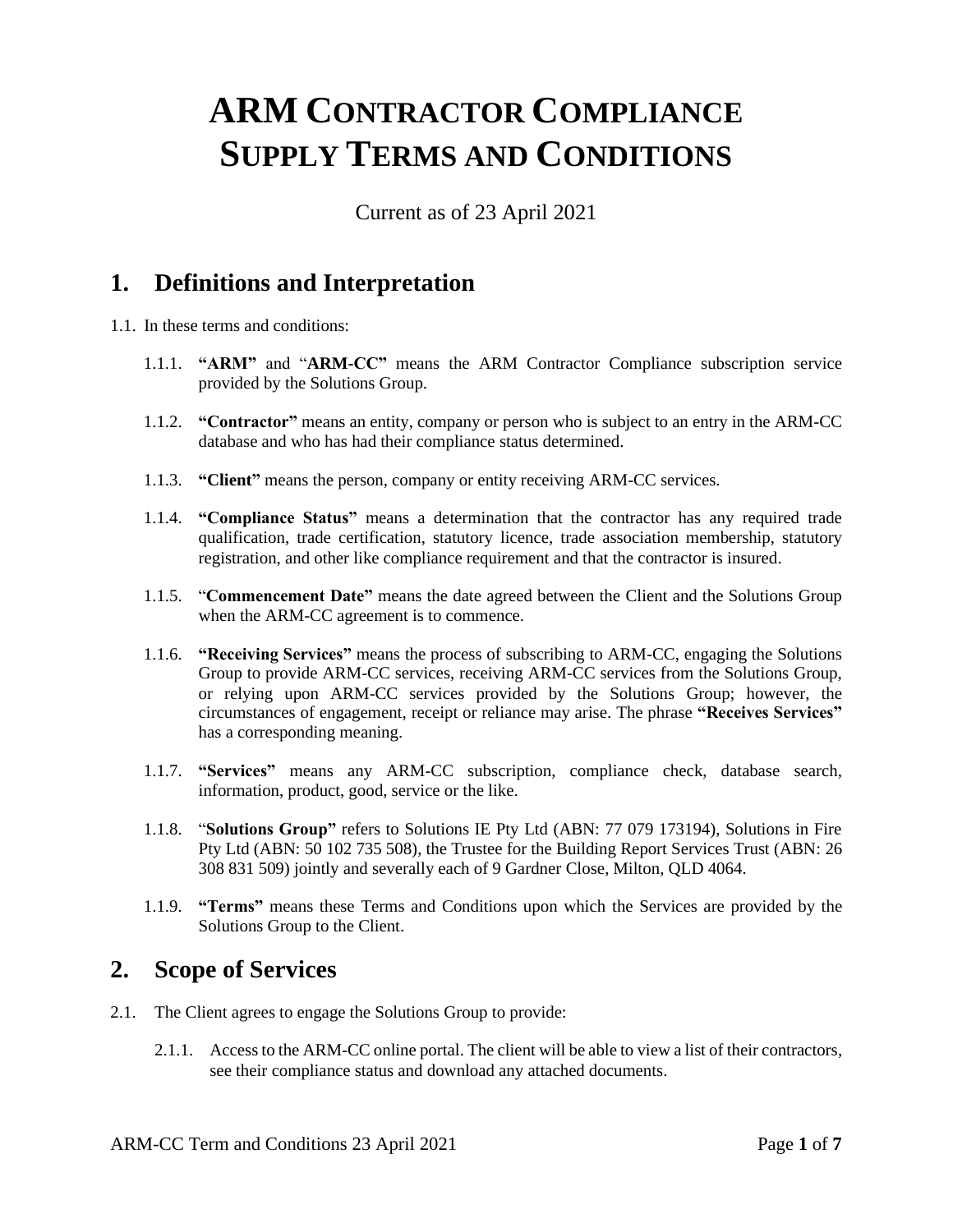- 2.1.2. ARM-CC will perform compliance checks for contractors provided to the Solutions Group. ARM-CC may make additional notes about a contractor.
	- 2.1.2.1. A contractor email address is a requirement for ARM-CC to do a compliance check.
- 2.1.3. The ARM-CC database stores the expiration dates for insurances / licences and other documents. ARM-CC will notify contractors prior to expiration.
- 2.2. A compliance check includes the following:
	- 2.2.1. Emails sent to a contractor requesting their relevant documents. An initial email is sent on the day of the request. Reminder emails are sent weekly for the next 8 weeks.
	- 2.2.2. Contractors are continuously monitored for document expiry and other factors that affect their compliance. Automated reminders will be sent to contractors giving them time to provide replacement documents.
	- 2.2.3. Contractors are provided with a login to access the ARM-CC Portal where they can upload their documents. Alternatively, they can provide their documents through email.
	- 2.2.4. If a contractor fails to respond within 2 months, whether to document expiry alerts or initial communication, then ARM-CC will consider them to be Not Compliant and the client will be notified.
	- 2.2.5. ARM-CC exempts the compliance status for professional company's, and government authorities as these are controlled by professional governing bodies. ARM-CC also does not monitor trades such as suppliers as they only supply items and no work is carried out on the strata premises.
- 2.3. ARM-CC will facilitate synchronising the client's database by means of a file transfer:
	- 2.3.1. The client is required to provide ARM-CC with a data extract of their contractors. This is processed by ARM-CC and returned to the client to be imported back into their database.
	- 2.3.2. This process can be managed entirely by the client if desired.
	- 2.3.3. It is the client's responsibility to initiate this file sync.
- 2.4. The Solutions Group relies on the documentation provided by a contractor and therefore in no way guarantees, promotes, or endorses the licence, insurance, certification, or qualifications of any contractor for whom Compliance Status is determined or any other information which is provided or supplied.
- 2.5. In particular, ARM-CC makes no assurance, recommendation, or endorsement that any insured amount for a contractor is appropriate or suitable for the work the contractor is to perform.
- 2.6. ARM-CC is not responsible for allocating work to a particular contractor nor determining whether the contractor is appropriate to perform particular work.
- 2.7. ARM-CC compliance status is based on a contractor's normal state of operation as per the main business location of their registered ABN. Contractors can be engaged for works in other states subject to point 2.6.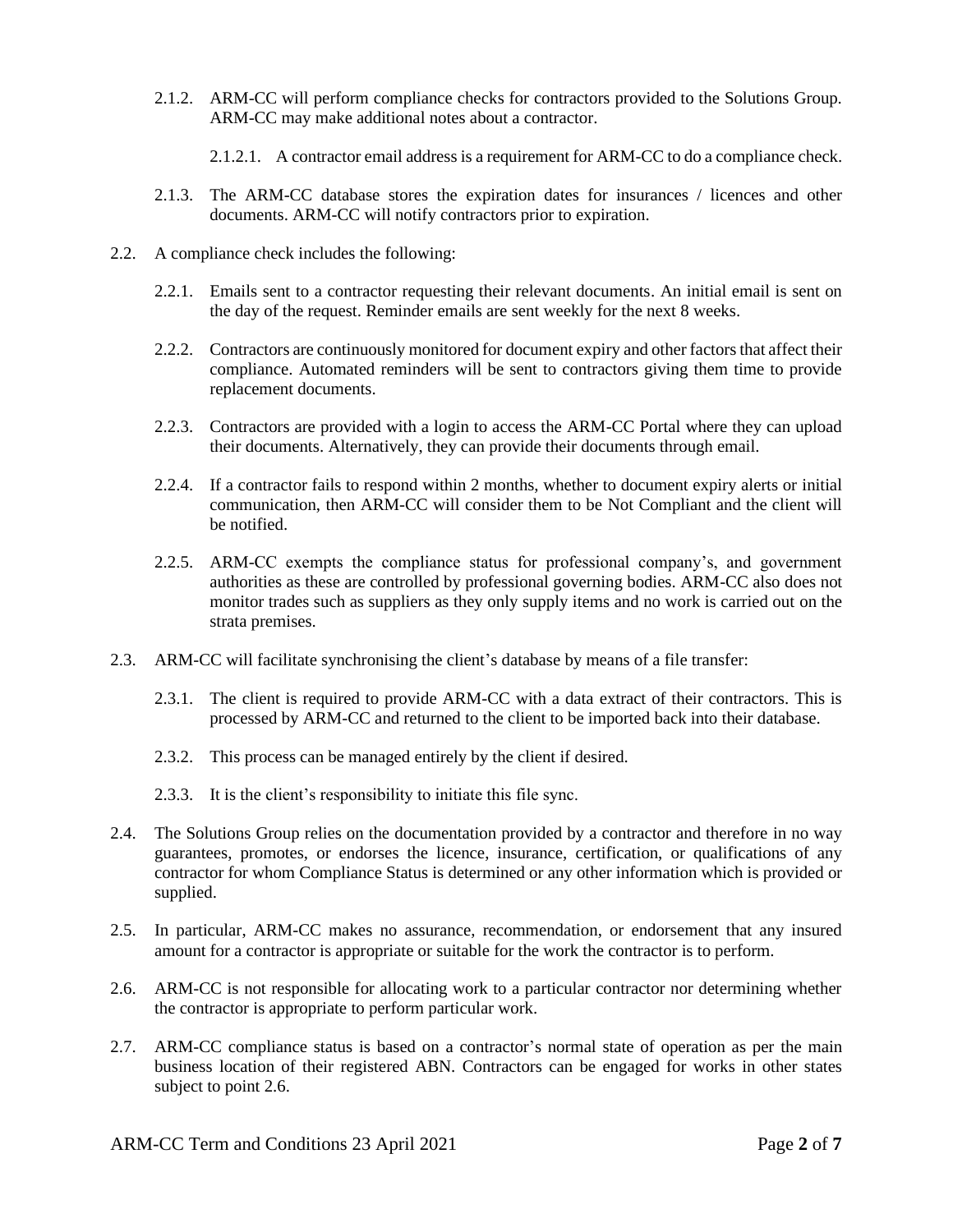2.8. Contractor compliance is current at the time of assessment by ARM. ARM in no way guarantees that the contractor's circumstances of insurance, registration, licensing, or qualifications cannot, will not or have not changed since the date of assessment.

# **3. Binding Terms and Conditions**

- 2.1. These Terms are binding upon the Client.
- 2.2. The only warranties, guarantees, conditions and/or obligations which are binding upon ARM-CC or The Solutions Group are:
	- 2.2.1. those set out in these Terms.
	- 2.2.2. those otherwise agreed to in writing by The Solutions Group; and
	- 2.2.3. those, if any, which are implied at law and which cannot be excluded.

### **4. General and Applicable Law**

- 4.1. The Terms shall be governed and interpreted according to the laws of Queensland, Australia.
	- 4.1.1. The Solutions Group and each Client consents to submit to the jurisdiction of the Courts of the relevant State and the Commonwealth.
- 4.2. No provision in the Terms will exclude, restrict, or modify any condition, warranty or liability implied by applicable law, where such an exclusion, restriction or modification would render that provision void. In the event that a provision of the Terms proves to be illegal or unenforceable pursuant to any statute or rule of law, or for any other reason, such provision is deemed severed without affecting the legality of the remaining provisions and the remaining provisions of the Terms shall continue in full force and effect.

# **5. Entire Agreement and Understanding**

- 5.1. These Term set out the whole of the agreement and understanding between The Solutions Group and the Client.
- 5.2. Any and all earlier understandings between the Client and the Solutions Group, including any agreed and signed order form, whether written or oral, are superseded by this agreement.
- 5.3. By Receiving Services, the Client accepts these Terms without reservation.

## **6. Modification of Terms**

- 6.1. The Solutions Group reserves the right to change these Terms from time to time.
- 6.2. The Solutions Group will take reasonable steps to inform the Client of changes to the Terms.

#### **7. Status of Services**

7.1. The Solutions Group without any obligation to notify the Client may.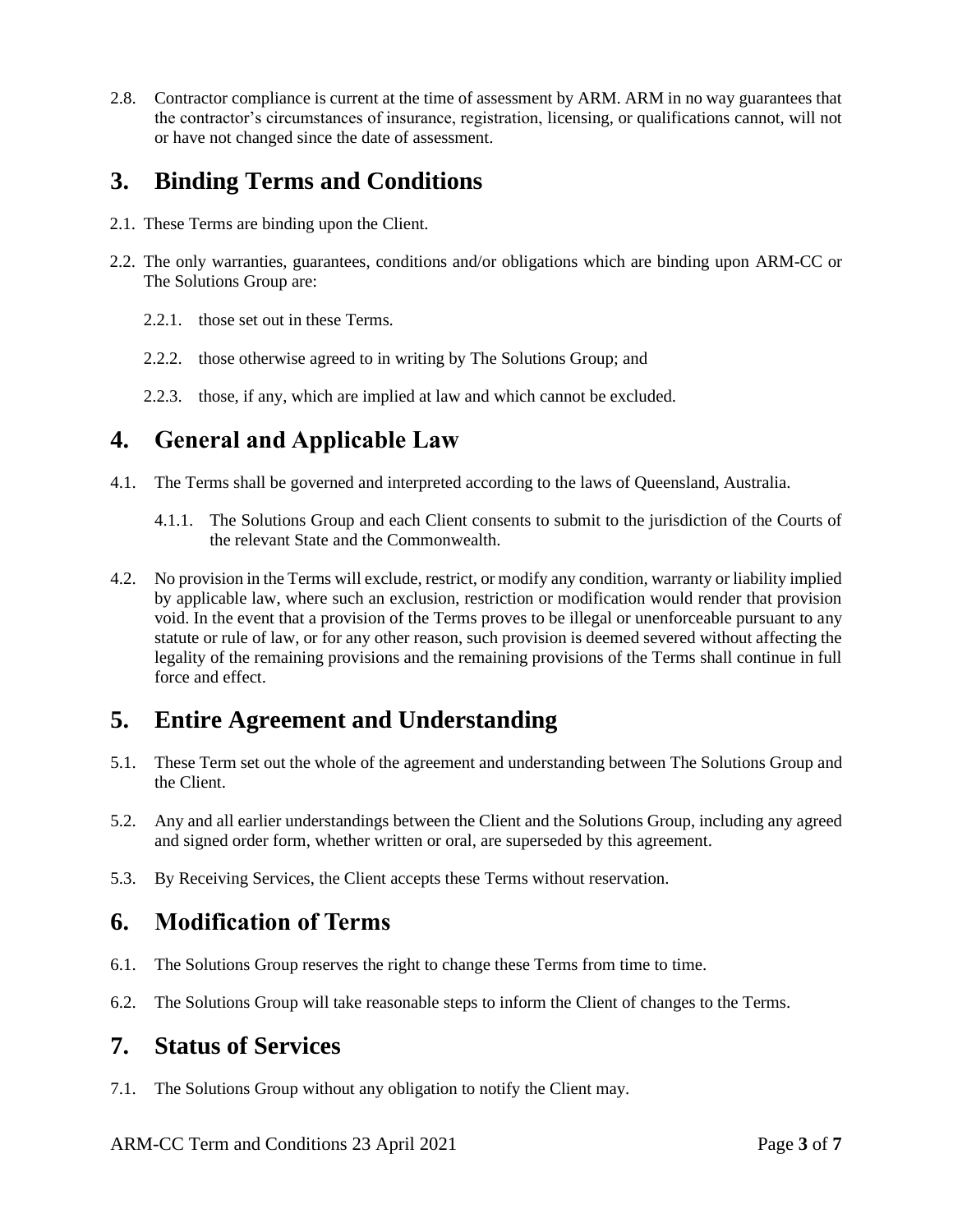- 7.1.1. withdraw the Services, completely or partially;
- 7.1.2. restrict access to the Services, completely or partially; or
- 7.1.3. modify the Services to any extent or degree at its absolute discretion,
- 7.2. This agreement will continue until either party provides written notice of termination with at least 30 days' notice.

## **8. Payment**

- 8.1. ARM-CC will charge the client a fee (including G.S.T) as stated in their Service Agreement.
	- 8.1.1. The client is required to provide a list of managed buildings along with the number of lots in each building to accommodate the billing process.
	- 8.1.2. The client guarantees the accuracy of this list in that it reflects the number and lots for all buildings managed by the client group and covered by this agreement.
	- 8.1.3. If a building list is not provided, ARM-CC will assume a 2% monthly increase in the number of buildings managed, compounding until an up-to-date list is provided.
	- 8.1.4. The client gives permission for ARM-CC to contact the management software provided used by the client to obtain a current list of all buildings under management if a new list is not provided with two calendar months of the agreed date.
- 8.2. The client will pay in accordance with the terms of their Service Agreement.
- 8.3. The Service Agreement will outline a number of urgent compliance checks. If the number of urgent compliance checks exceeds the number in the order form, an additional fee may be charged.
- 8.4. Each year after the commencement date, the fee charged to the client will increase by in accordance with the terms of their Service Agreement.
- 8.5. If payment is not received by the due date on the invoice, then access to the ARM-CC database will be restricted until payment is received.

#### **9. Cancellation Policy**

- 9.1. If the client terminates between 2 to 4 weeks prior to the commencement date, the client will be liable to pay 25% of the total subscription fee set out in the order form.
- 9.2. If the client terminates less than 2 weeks prior to the commencement date, the client will be liable to pay 50% of the total subscription fee.
- 9.3. If the client terminates after the commencement date, the client will be liable to pay 100% of the total subscription fee.

#### **10. Force Majeure**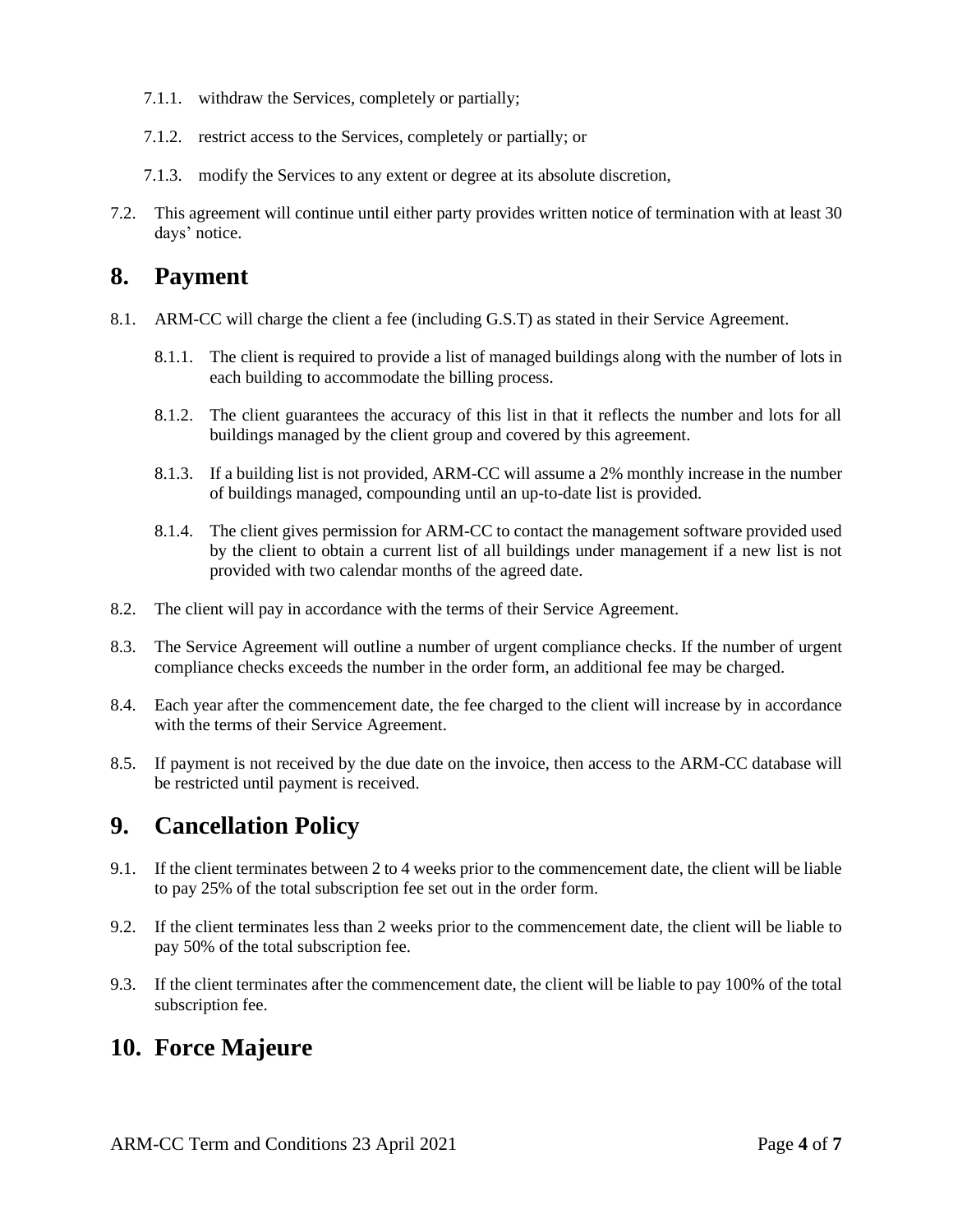10.1. If any party is prevented or delayed in complying with an obligation by an event beyond its reasonable control, performance by it of that obligation is suspended during that time, but only to the extent that compliance is prevented or delayed.

## **11. Waiver**

- 11.1. A party's failure to exercise or delay in exercising a power or right shall not operate as a waiver of that power or right.
- 11.2. The exercise of a power or right does not preclude either its exercise in the future or the exercise of any other power or right.
- 11.3. A waiver is not effective unless in writing.
- 11.4. Waiver of a power or right is effective only in respect of the specific instance to which that waiver relates and for the specific purpose for which that waiver is given.

# **12. Acceptance**

12.1. If the Client receives ARM-CC services, the Client is deemed to have accepted these Terms.

# **13. Release and Indemnity**

- 13.1. The Customer indemnifies and holds indemnified The Solutions Group against:
	- 13.1.1. any loss, damage or injury which may arise, directly or indirectly, by or against the Customer or by or against third parties, from The Solutions Group providing Services or from the Customer Receiving Services (including but not limited to any loss, damage or injury caused by the negligence, wilful act or default of The Solutions Group, its servants, agents and subcontractors or others whether or not such loss, damage or injury was foreseeable or contemplated by The Solutions Group);
	- 13.1.2. Without limiting the generality of the above, the Customer indemnifies and holds indemnified The Solutions Group against any personal injury or other claim which may arise from The Solutions Group providing Services or from the Customer Receiving Services.
- 13.2. For the purposes of these Terms, the Customer acknowledges that The Solutions Group is contracting for and on behalf of the servants, agents, and subcontractors of The Solutions Group. The servants, agents and subcontractors of The Solutions Group shall not be liable in respect of any loss, damage or injury suffered by the Customer as a result of the Services provided by The Solutions Group, nor for any consequential loss, damage or injury suffered by any third party.
- 13.3. The Customer agrees that the maximum liability of The Solutions Group to the Customer, in relation to any loss, damage or injury of any nature arising, directly or indirectly, from receiving and/or relying upon Services, equals the amount actually paid by the Customer to The Solutions Group in relation to the Services.
- 13.4. If the Customer suffers any such loss, damage or injury and The Solutions Group is legally unable to obtain a release from liability as contemplated above for any reason, then The Solutions Group's liability for such loss or claim will be limited, at The Solutions Group's option, to one or more of the following: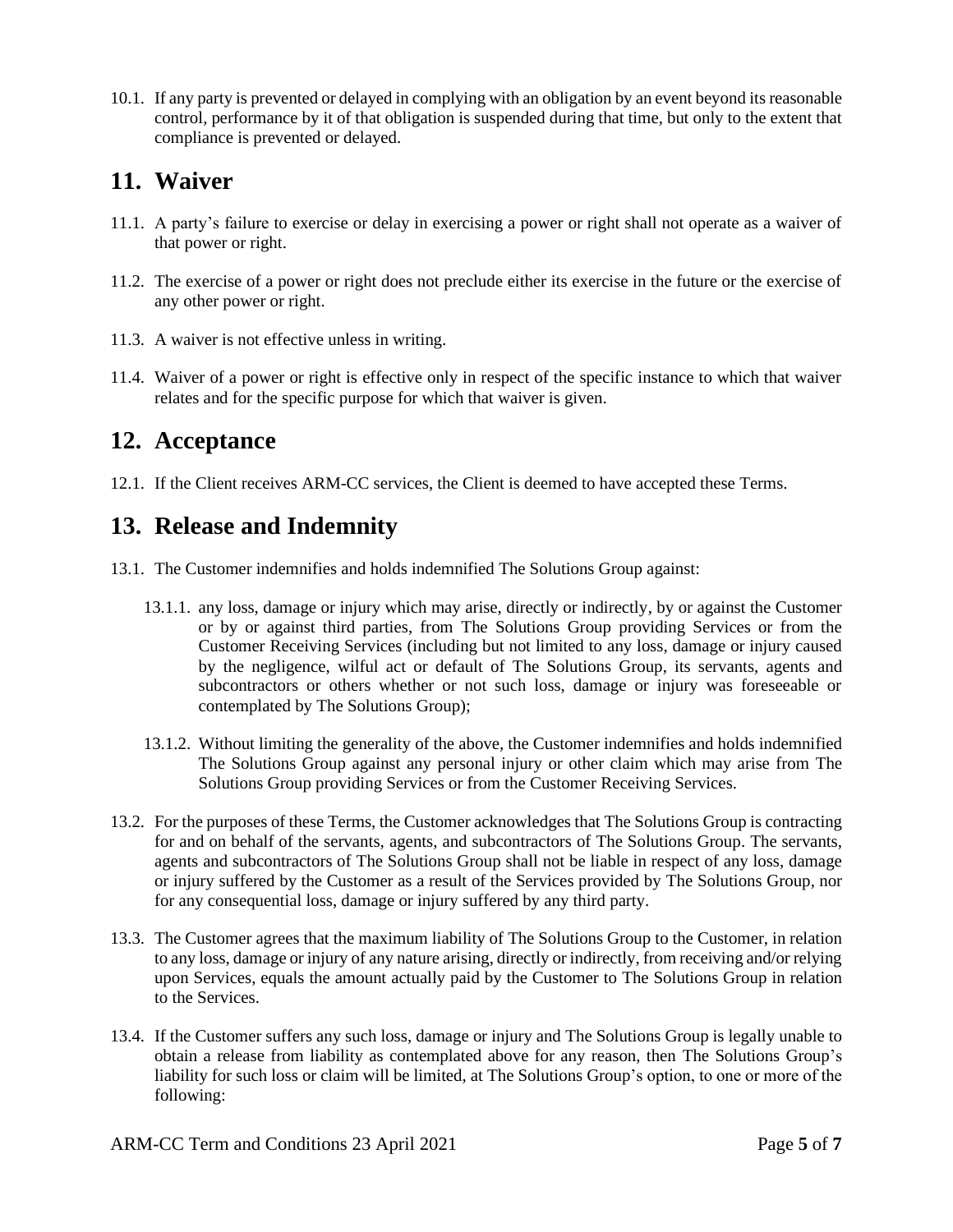- 13.4.1. in relation to services:
	- 13.4.1.1. the supply of the Services again;
	- 13.4.1.2. the payment of the cost of having the Services supplied again.
- 13.4.2. in relation to goods:
	- 13.4.2.1. the replacement of the goods or the supply of equivalent goods;
	- 13.4.2.2. the repair of such goods;
	- 13.4.2.3. the payment of the cost of replacing the goods or acquiring equivalent goods; or
	- 13.4.2.4. payment of the cost of having the goods repaired.

#### **14. Restrictions on accessing and using the Services**

- 14.1. The Customer agrees that all Services are provided only for the purpose of assisting bona fide paying customers of The Solutions Group, and agrees:
	- 14.1.1. Only to use the Services for the Customer's own bona fide purposes in their capacity as a customer of The Solutions Group;
	- 14.1.2. Not to use the Services in any way for the purpose of gaining a competitive advantage over The Solutions Group;
	- 14.1.3. Not to communicate, broadcast, reproduce, disseminate, disclose, supply, or otherwise provide all or any part of the Services to any third party without the prior written consent of The Solutions Group;
	- 14.1.4. When using the Services in any way, to only do so by way of so using the whole of the information or report so that the contextual integrity of the information or report is preserved;
	- 14.1.5. Only to apply, use or rely upon the Services for the purpose and within the scope and limitations provided for in these Terms and in any report and/or subject matter comprising the Services;
	- 14.1.6. That it may not rely upon the Services for any purpose unless and until it has received an invoice from The Solutions Group in respect of the Services and has paid that invoice in full;
	- 14.1.7. That the Customer does not hold copyright or any other intellectual property rights in the Services, other than the minimum rights necessary to use the Services for the purposes for which they are provided.
	- 14.1.8. Not to do any act which constitutes an infringement of copyright or any other intellectual property right without the express permission in writing of The Solutions Group.
- 14.2. No rights in relation to the Services, including but not limited to the rights to use or rely upon the Services pass to the Customer until the money owing for those Services has been paid in full.
- 14.3. Rights in any goods associated with the Services does not pass to the Customer until the money owing for the Services has been paid in full. The Customer in the meantime takes custody of any such goods and retains them as the fiduciary agent and bailee of The Solutions Group.

ARM-CC Term and Conditions 23 April 2021 Page **6** of **7**